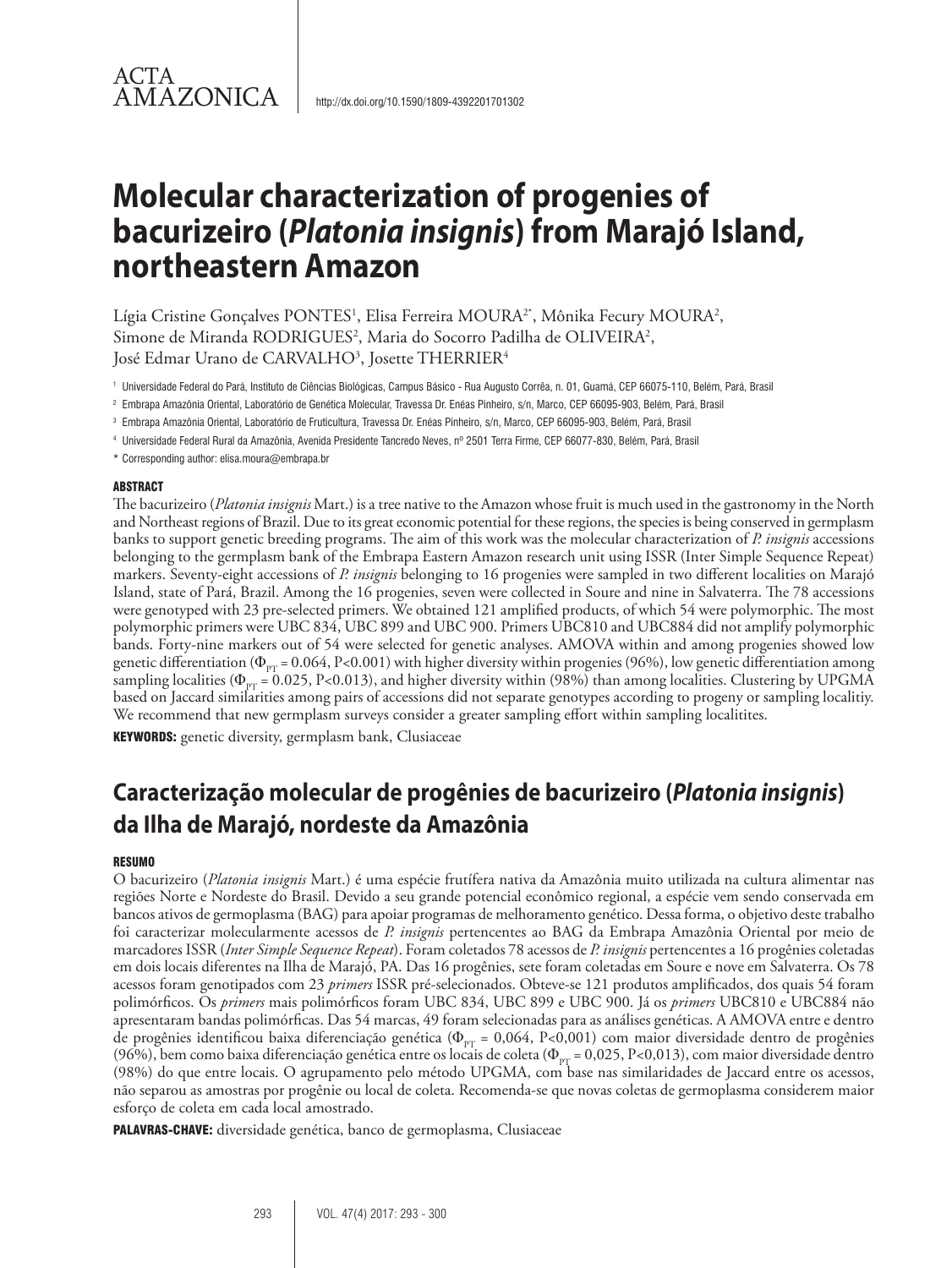

## **INTRODUCTION**

*Platonia insignis*, popularly known as bacurizeiro, is a deciduous tree of the family Clusiaceae native to the Amazon that produces one of the most widely appreciated fruits in the region, the bacuri. It occurs mainly in the states of Pará, Maranhão and Piauí, in northern Brazil (Nascimento *et al.* 2007). In Pará, it is often found on Marajó Island and in the northeastern part of the state (Carvalho 2007). Its sweet pulp is used in many processed forms, such as desserts, jams, liqueurs and ice cream. Because of its taste and texture, it has been gaining attention in gastronomy beyond the frontiers of the northern and northeastern Brazil.

*Platonia insignis* trees can reach up to 30 meters. They have very efficient asexual reproduction, generating new buds from the roots. In deforested areas in regions of common occurrence of *P. insignis*, buds are frequently observed shooting from the ground. Besides asexual reproduction, *P. insignis* reproduces by seeds, via cross pollination, associated with sporophytic self-incompatibility (Maués and Venturieri 1996).

Since *P. insignis* has great economic potential in agroforestry, it is necessary to select more adapted and productive genotypes. In this context, the conservation of the species in active germplasm banks is of great importance, to maintain genetic variation and provide material for genetic breeding programs. In Brazil there are germplasm banks of *P. insignis* in the states of Pará and Piauí. Each one is represented mainly by accessions collected in these states or nearby regions. Some efforts to characterize the conserved germplasm have been carried out by Carvalho *et al.* (2002, 2003, 2004) and Souza *et al.* (2016). The germplasm bank accessions of Piauí were molecularly characterized with inter simple sequence repeat (ISSR) markers, identifying genetic differentiation among sampling localities in the states of Maranhão and Piauí (Souza *et al.* 2013). However, studies of the genetic variability of accessions from Pará state are still lacking.

For plant species with no genome sequence available, the use of inter simple sequence repeat (ISSR) molecular markers is a good option (Faleiro 2007). They are dominant and represent genetic variations within microsatellite regions in the genome, detected with random primers (Faleiro 2007). They have been used to estimate genetic diversity and genetic parameters of populations of other Brazilian native fruit species, such as *Rollinia mucosa* (Lorenzoni *et al.* 2014) and *Genipa americana* (Silva *et al.* 2014), being able to identify considerable genetic variability and divergent genotypes. An additional advantage of ISSR markers is the possibility of obtaining a high number of polymorphic loci without the need for sequence knowledge (Faleiro 2007), as is the case of *P. insignis*.

The set of accessions evaluated in this study is part of the germplasm bank formed for the selection of superior clones

of *P. insignis* (Carvalho *et al.* 2002) and identification of morphological variants (Carvalho *et al.* 2003). Thus, the aim of this study was to estimate the genetic variability and genetic structure of accessions of *P. insignis* from Marajó Island in Pará, preserved in the germplasm bank of Embrapa Eastern Amazon using ISSR markers.

#### **MATERIALS AND METHODS**

To estimate the genetic variability of *P. insignis* conserved in the germplasm bank of Embrapa Eastern Amazon, we selected 78 accessions belonging to 16 progenies collected on Marajó Island, Pará (Guimarães *et al.* 1992). These progenies represent open-pollinated families, and were sampled in two localities of Marajó Island: Soure and Salvaterra (Figure 1, Table 1). The accessions were established in the Quatro Bocas Experimental Field of Embrapa Eastern Amazon, in Tomé-Açu, Pará. Four to five plants per progeny were collected (Table 1).

Total genomic DNA was extracted according to a procedure similar to that of Doyle and Doyle (1990). Leaves were macerated with liquid nitrogen, and then polyvinylpyrrolidone (PVP) and 3 mL of cetyl trimethylammonium bromide (CTAB) extraction buffer (2% CTAB, 5 M NaCl, 0.5 M EDTA, PVP, 1 M Tris-HCl, and sterile water) were added to the macerate. The macerate was homogenized and incubated in a hot water bath at 65°C for 1 h. Afterwards, chloroform:isoamyl alcohol (24:1) was added followed by homogenization, and the samples were centrifuged for 10 min at 10,000 rpm. Three milliliters of 95% ethyl alcohol were added to the supernatant to precipitate the DNA, and the samples were again centrifuged for 10 min at 10,000 rpm. Next, the precipitate was washed with 70% ethyl alcohol for 10 min and centrifuged at 5,000 rpm. DNA samples were resuspended in 300 μL of TE buffer (10 mM Tris-HCl, 1 mM EDTA, pH 8.0) and RNAse. DNA was quantified on 1% agarose gel using lambda phage DNA as a standard, at different concentrations (50, 100 and 200 ng  $\mu$ L<sup>-1</sup>).

Samples were genotyped with 23 ISSR primers (University of British Columbia, Vancouver, Canada). Four randomly selected accessions were used to test and select annealing temperatures for each primer (Table 2). PCR was performed in a final volume of 20 μL, containing 10 ng of genomic DNA, 75 µM of each dNTP, 2.0 µM of primer, 1.0 mg mL-1 BSA (bovine serum albumin), reaction buffer containing 1.2 mM MgCl<sub>2</sub> and 0.2 U Taq DNA polymerase (Invitrogen, Brazil). Reactions were carried out in 0.2 mL microtubes and amplified in an Amplitherm TX96 thermocycler programmed for 35 cycles. First, there was a denaturation phase at 95 °C for 5 min. Then, each cycle consisted of DNA denaturation at 95 °C for 1 min, primer annealing at temperatures from 50 – 62 °C (depending on the primer, Table 2) for 45 s and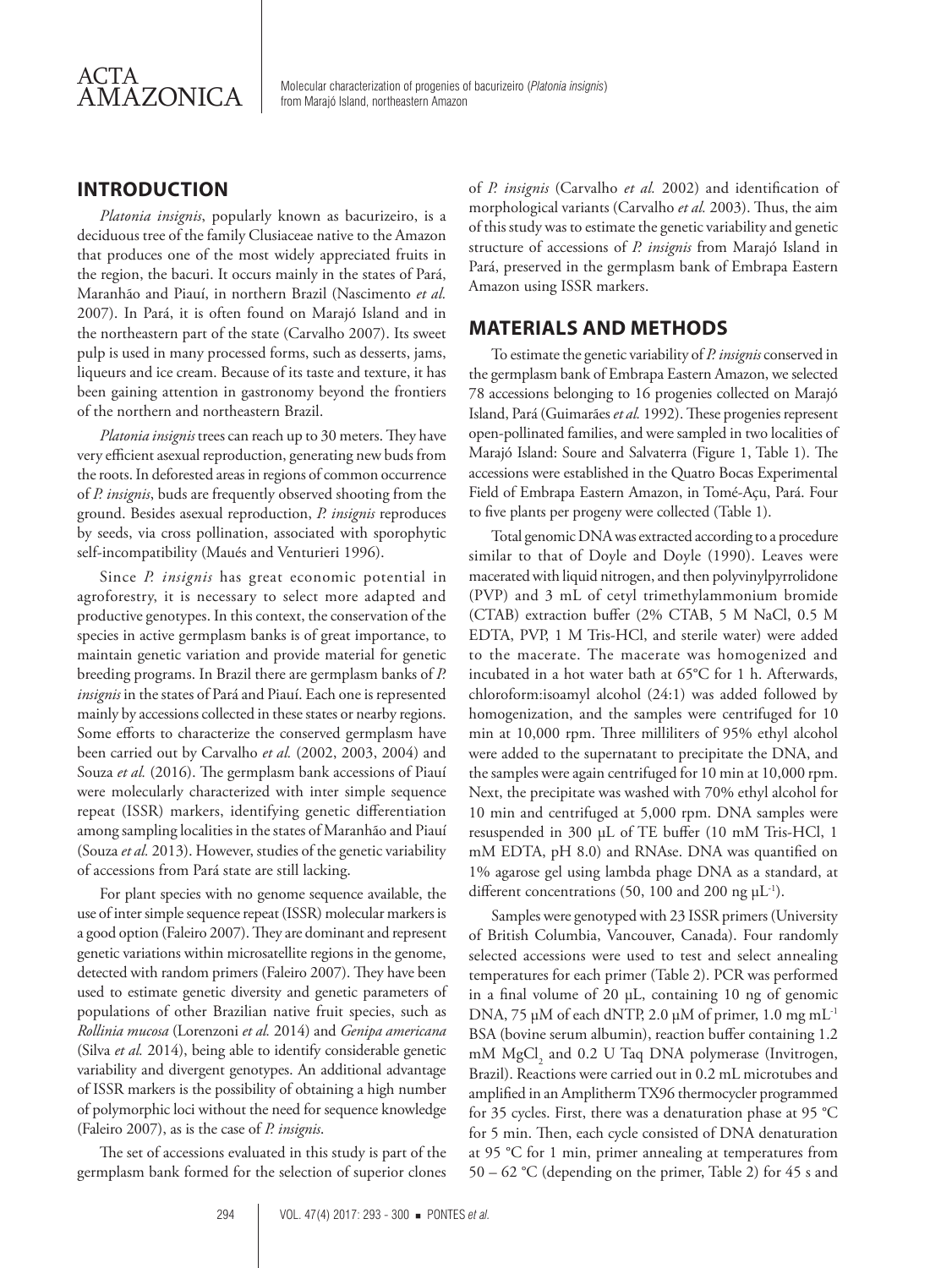

AMAZONICA Molecular characterization of progenies of bacurizeiro (*Platonia insignis*) from Marajó Island, northeastern Amazon

elongation at 72 °C for 2 min. After the 35 cycles, there was final extension at 72 °C for 5 min.

Reaction products were run on 1.5% agarose gel (Invitrogen, Brazil) prepared with 1.0X TBE buffer (0.45 M Tris-borate and 0.01 M EDTA). Gels were run in a horizontal electrophoresis unit containing 1.0X TBE at constant voltage of 80 V for 3:30h. Gels were visualized with an ultraviolet light transilluminator and images were digitally captured. Bands with the same run pattern were considered from the same locus, and the presence of a band was scored as (1) and absence as (0), generating a binary matrix. The fragments were compared with the molecular marker 1Kb DNA ladder (Invitrogen). Only polymorphic bands were analyzed.

**Table 1.** List of 78 accessions of bacurizeiro (*Platonia insignis*) from 16 progenies sampled on Marajó Island, Pará, Brazil maintained in the germplasm bank of Embrapa Eastern Amazon and characterized with ISSR markers.

|                |           |                |                |                   | 46 | 210-1     |
|----------------|-----------|----------------|----------------|-------------------|----|-----------|
| Order          | Accession | Progeny        | Plant          | Sampling locality | 47 | $210 - 2$ |
| $\mathbf{1}$   | $101 - 1$ | 1              | 1              | Soure             | 48 | $110-3$   |
| $\overline{c}$ | $101 - 2$ | $\mathbf{1}$   | $\overline{c}$ | Soure             | 49 | $210 - 5$ |
| 3              | $101 - 3$ | $\mathbf{1}$   | 3              | Soure             | 50 | $211 - 1$ |
| $\overline{4}$ | $101 - 4$ | $\mathbf{1}$   | $\overline{4}$ | Soure             | 51 | $211 - 2$ |
| 5              | $101 - 5$ | $\mathbf{1}$   | 5              | Soure             | 52 | $211 - 3$ |
| $\,6$          | $102 - 1$ | $\overline{c}$ | $\mathbf{1}$   | Soure             | 53 | $211 - 4$ |
| $\overline{7}$ | $102 - 2$ | $\overline{2}$ | $\overline{2}$ | Soure             | 54 | $211 - 5$ |
| 8              | $102 - 3$ | $\overline{c}$ | 3              | Soure             | 55 | $212 - 1$ |
| 9              | $102 - 4$ | $\overline{2}$ | $\overline{4}$ | Soure             | 56 | $212 - 2$ |
| 10             | $102 - 5$ | $\overline{c}$ | $\overline{5}$ | Soure             | 57 | $112-3$   |
| 11             | $103 - 1$ | 3              | $\mathbf{1}$   | Soure             | 58 | $212 - 4$ |
| 12             | $103 - 2$ | $\mathfrak{B}$ | $\overline{c}$ | Soure             | 59 | $212 - 5$ |
| 13             | $103 - 3$ | 3              | 3              | Soure             | 60 | $213 - 1$ |
| 14             | $103 - 4$ | 3              | $\overline{4}$ | Soure             | 61 | $113 - 2$ |
| 15             | 103-5     | 3              | 5              | Soure             | 62 | $213 - 3$ |
| 16             | $104 - 1$ | $\overline{4}$ | $\mathbf{1}$   | Soure             | 63 | 113-4     |
| 17             | 104-2     | $\overline{4}$ | $\overline{c}$ | Soure             | 64 | $213 - 5$ |
| 18             | $104-3$   | $\sqrt{4}$     | 3              | Soure             | 65 | $214 - 2$ |
| 19             | 104-4     | $\overline{4}$ | $\overline{4}$ | Soure             | 66 | $214-3$   |
| 20             | 104-5     | $\overline{4}$ | $\overline{5}$ | Soure             | 67 | $114 - 4$ |
| 21             | $105 - 1$ | 5              | $\mathbf{1}$   | Soure             | 68 | $114 - 5$ |
| 22             | $105 - 2$ | $\overline{5}$ | $\overline{c}$ | Soure             | 69 | $215 - 1$ |
| 23             | 105-3     | 5              | 3              | Soure             | 70 | $215 - 2$ |
| 24             | $105 - 4$ | $\overline{5}$ | $\overline{4}$ | Soure             | 71 | $215 - 3$ |
| 25             | $105 - 5$ | $\mathbf 5$    | 5              | Soure             | 72 | $215 - 4$ |
| 26             | $106 - 1$ | $6\phantom{a}$ | $\mathbf{1}$   | Soure             | 73 | $215 - 5$ |
| 27             | 106-2     | 6              | $\overline{c}$ | Soure             | 74 | $216 - 1$ |
| 28             | 106-3     | $6\phantom{a}$ | 3              | Soure             | 75 | $216 - 2$ |
| 29             | 106-4     | 6              | $\overline{4}$ | Soure             | 76 | $216 - 3$ |
| 30             | 106-5     | $6\,$          | $\overline{5}$ | Soure             | 77 | 216-4     |
| 31             | $207 - 1$ | $\overline{7}$ | 1              | Soure             | 78 | $216 - 5$ |

| Table 1. Continued. |           |         |                |                   |  |  |
|---------------------|-----------|---------|----------------|-------------------|--|--|
| Order               | Accession | Progeny | Plant          | Sampling locality |  |  |
| 32                  | $107 - 2$ | 7       | $\overline{c}$ | Soure             |  |  |
| 33                  | $207 - 3$ | 7       | 3              | Soure             |  |  |
| 34                  | $107 - 4$ | 7       | $\overline{4}$ | Soure             |  |  |
| 35                  | $107 - 5$ | 7       | 5              | Soure             |  |  |
| 36                  | $108 - 1$ | 8       | $\mathbf{1}$   | Salvaterra        |  |  |
| 37                  | 108-2     | 8       | $\overline{c}$ | Salvaterra        |  |  |
| 38                  | 108-3     | 8       | 3              | Salvaterra        |  |  |
| 39                  | $108 - 4$ | 8       | 4              | Salvaterra        |  |  |
| 40                  | 108-5     | 8       | 5              | Salvaterra        |  |  |
| 41                  | $209-1$   | 9       | $\mathbf{1}$   | Salvaterra        |  |  |
| 42                  | $209 - 2$ | 9       | $\overline{c}$ | Salvaterra        |  |  |
| 43                  | 209-3     | 9       | 3              | Salvaterra        |  |  |
| 44                  | 209-4     | 9       | $\overline{4}$ | Salvaterra        |  |  |
| 45                  | 209-5     | 9       | 5              | Salvaterra        |  |  |
| 46                  | $210 - 1$ | 10      | $\mathbf{1}$   | Salvaterra        |  |  |
| 47                  | $210 - 2$ | 10      | 2              | Salvaterra        |  |  |
| 48                  | $110-3$   | 10      | 3              | Salvaterra        |  |  |
| 49                  | $210 - 5$ | 10      | 5              | Salvaterra        |  |  |
| 50                  | $211 - 1$ | 11      | $\mathbf{1}$   | Salvaterra        |  |  |
| 51                  | $211 - 2$ | 11      | $\overline{2}$ | Salvaterra        |  |  |
| 52                  | $211 - 3$ | 11      | 3              | Salvaterra        |  |  |
| 53                  | $211 - 4$ | 11      | 4              | Salvaterra        |  |  |
| 54                  | $211 - 5$ | 11      | 5              | Salvaterra        |  |  |
| 55                  | $212 - 1$ | 12      | 1              | Salvaterra        |  |  |
| 56                  | $212 - 2$ | 12      | $\overline{c}$ | Salvaterra        |  |  |
| 57                  | $112-3$   | 12      | 3              | Salvaterra        |  |  |
| 58                  | $212 - 4$ | 12      | $\overline{4}$ | Salvaterra        |  |  |
| 59                  | $212 - 5$ | 13      | 5              | Salvaterra        |  |  |
| 60                  | $213 - 1$ | 13      | $\mathbf{1}$   | Salvaterra        |  |  |
| 61                  | $113 - 2$ | 13      | $\overline{c}$ | Salvaterra        |  |  |
| 62                  | $213 - 3$ | 13      | 3              | Salvaterra        |  |  |
| 63                  | 113-4     | 13      | 4              | Salvaterra        |  |  |
| 64                  | $213 - 5$ | 13      | 5              | Salvaterra        |  |  |
| 65                  | $214 - 2$ | 14      | $\overline{c}$ | Salvaterra        |  |  |
| 66                  | $214 - 3$ | 14      | 3              | Salvaterra        |  |  |
| 67                  | 114-4     | 14      | $\overline{4}$ | Salvaterra        |  |  |
| 68                  | 114-5     | 14      | 5              | Salvaterra        |  |  |
| 69                  | $215 - 1$ | 15      | 1              | Salvaterra        |  |  |
| 70                  | $215 - 2$ | 15      | $\overline{c}$ | <b>Salvaterra</b> |  |  |
| 71                  | $215 - 3$ | 15      | 3              | Salvaterra        |  |  |
| 72                  | $215 - 4$ | 15      | 4              | Salvaterra        |  |  |
| 73                  | $215 - 5$ | 15      | 5              | Salvaterra        |  |  |
| 74                  | $216 - 1$ | 16      | $\mathbf{1}$   | <b>Salvaterra</b> |  |  |
| 75                  | 216-2     | 16      | 2              | Salvaterra        |  |  |
| 76                  | $216 - 3$ | 16      | 3              | Salvaterra        |  |  |
| 77                  | 216-4     | 16      | 4              | Salvaterra        |  |  |

16 5 Salvaterra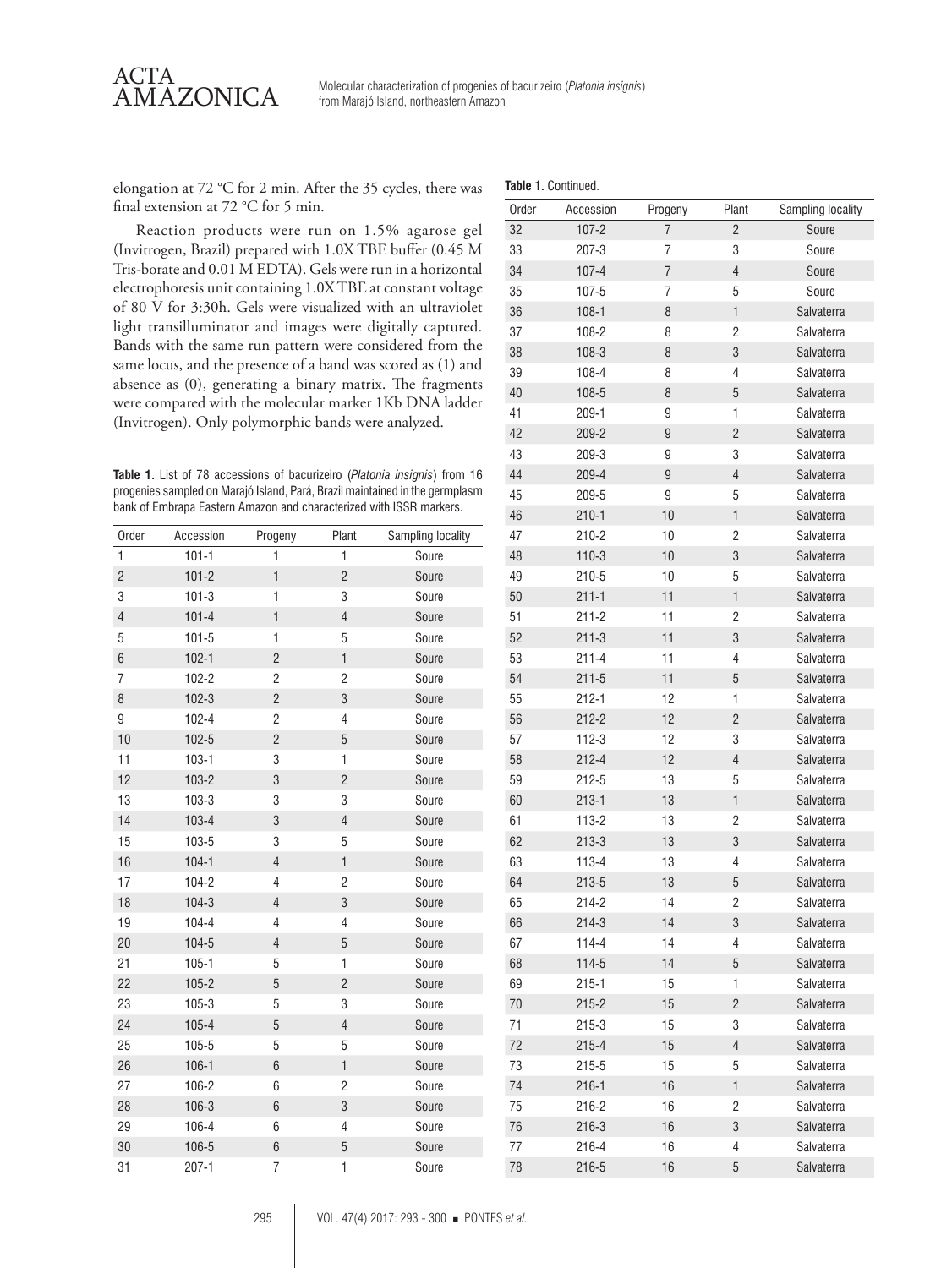

Molecular characterization of progenies of bacurizeiro (*Platonia insignis*) from Marajó Island, northeastern Amazon





| Primer         | Temperature °C | Sequence (5'-3')        | N loci         | N polymorphic loci | Polymorphism rate (%) |
|----------------|----------------|-------------------------|----------------|--------------------|-----------------------|
| <b>UBC 807</b> | 57             | $(AG)^7GT$              | 5              | 3                  | 60                    |
| <b>UBC 808</b> | 57             | $(AG)^8C$               | 5              | 3                  | 60                    |
| <b>UBC 809</b> | 57             | $(AG)^8G$               | 4              | 1                  | 25                    |
| <b>UBC 810</b> | 53             | $(GA)^8T$               | 4              | $\pmb{0}$          | $\mathbf 0$           |
| <b>UBC 811</b> | 54             | $(GA)^8C$               | 6              | 4                  | 66.6                  |
| <b>UBC 817</b> | 53             | $(CA)^8$                | 5              | 1                  | 20                    |
| <b>UBC 825</b> | 54             | $(AC)^7$                | 5              | 3                  | 60                    |
| <b>UBC 826</b> | 59             | $(AC)^8C$               | $\overline{5}$ | $\mathbf{1}$       | 20                    |
| <b>UBC 827</b> | 59             | $(AC)^8G$               | 4              | 1                  | 25                    |
| <b>UBC 834</b> | 53             | (AG) <sup>8</sup> YT    | 10             | 5                  | 50                    |
| <b>UBC 840</b> | 54             | $(GA)^8$ YT             | 5              | 1                  | 20                    |
| <b>UBC 842</b> | 52             | $(GA)^8 YG$             | 3              | $\mathbf{1}$       | 33.3                  |
| <b>UBC 856</b> | 59             | (AC) <sup>8</sup> YA    | 8              | 4                  | 50                    |
| <b>UBC 866</b> | 58             | $VDV$ (CT) <sup>7</sup> | $\overline{4}$ | 3                  | 75                    |
| <b>UBC 868</b> | 58             | $(GAA)^6$               | 3              | 1                  | 33.3                  |
| <b>UBC 884</b> | 57             | HBH(AG) <sup>7</sup>    | 8              | $\mathbf{0}$       | $\pmb{0}$             |
| <b>UBC 888</b> | 59             | BDB (CA) <sup>7</sup>   | 7              |                    | 14.2                  |
| <b>UBC 889</b> | 57             | DBD (AC) <sup>7</sup>   | 5              | $\mathbf{1}$       | 20                    |
| <b>UBC 890</b> | 59             | VHV $(GT)^7$            | 5              | 3                  | 60                    |
| <b>UBC 891</b> | 59             | HVH $(TG)^7$            | 6              | 4                  | 66.6                  |
| <b>UBC 899</b> | 57             | CATGGTGTTGG TCATTGTTCC  | 5              | 5                  | 100                   |
| <b>UBC 900</b> | 53             | ACTTCCCCACAG GTTAACACA  | $6\phantom{1}$ | 5                  | 83.3                  |
| <b>TOTAL</b>   |                |                         | 121            | 57                 |                       |

**Table 2.** Identification of the 23 ISSR primers used in the genotyping of 78 accessions of bacurizeiro (*Platonia insignis*) sampled on Marajó Island, Pará, Brazil, and their respective annealing temperatures, sequence, number of loci, total number of polymorphisms and polymorphism rates.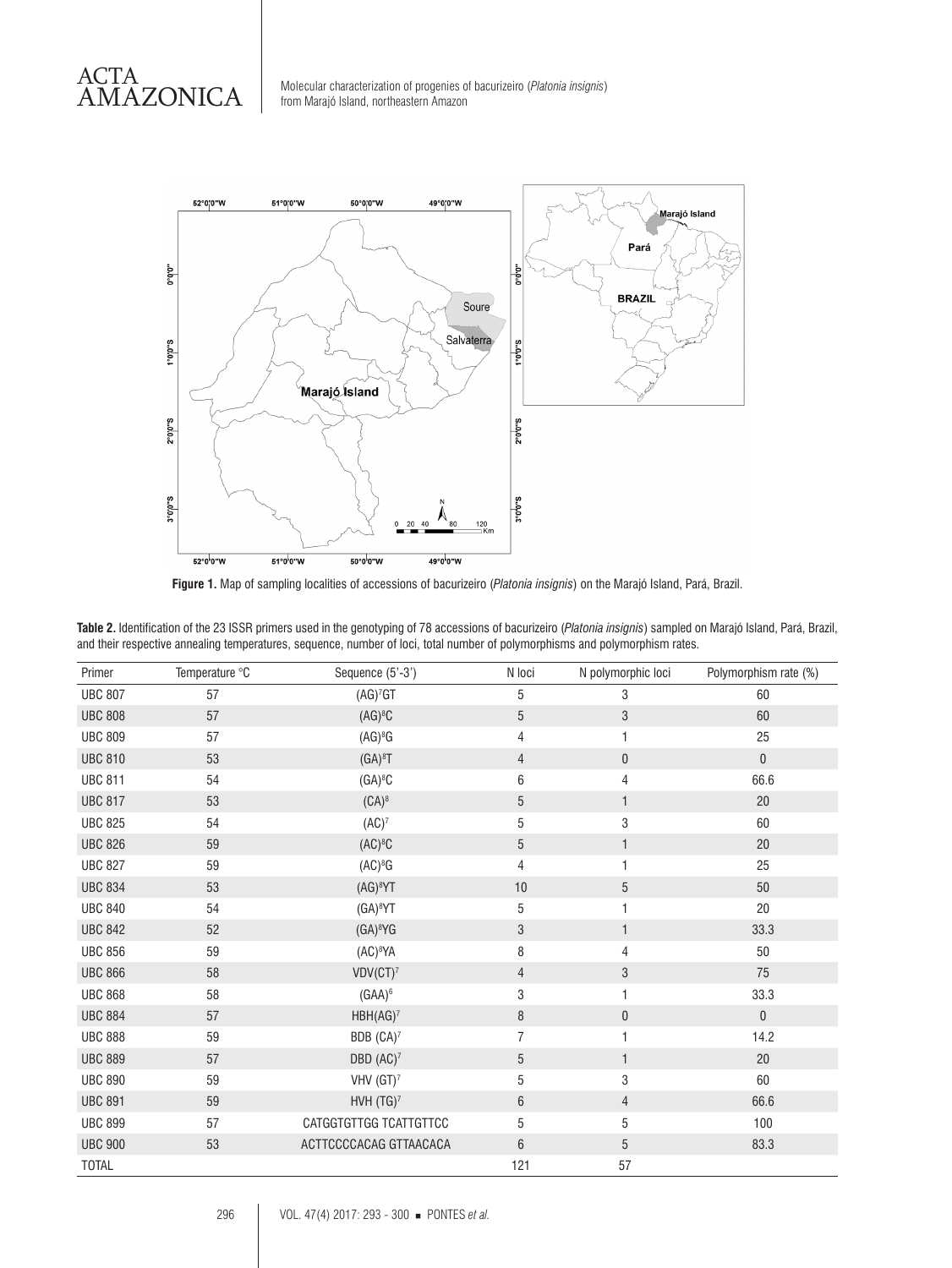

The matrix of genetic similarity was generated with the PAST program (Hammer et al. 2001) based on Jaccard's coefficient:

$$
sg_{ij} = \frac{a}{a+b+c}
$$

Where:

a = number of events where the band occurred in both genotypes;

b = number of events where the band occurred only in genotype *i*;

c = number of events where the band occurred only in genotype *j*.

Based on the genetic similarity matrix, a dendrogram was generated using the unweighted pair group method with arithmetic mean (UPGMA). The relation between similarity matrix and dendrogram was estimated by the cophenetic correlation coefficient (CCC), according to Sokal and Rohlf (1962).

The genetic structure was estimated by analysis of molecular variance – AMOVA (Excoffier *et al.* 1992) using the GenAlEx 6.501 program (Peakall and Smouse 2012). Two approaches considering two hierarchical levels were used. First the variance within and among the sixteen progenies was analyzed. Then, partition of variance was analyzed based on the sampling localities of the progenies (Salvaterra and Soure).

#### **RESULTS**

We amplified 121 products with the 23 primers used, with an average of 5.0 bands per primer (Table 2). Among the 121 amplified products, 54 were polymorphic, which corresponds to a polymorphism rate of 44.62%, with an average of 2.35 polymorphic bands per primer. The most polymorphic primers were UBC 834, UBC 899 and UBC 900 (five polymorphic bands each). All bands amplified by UBC 899 were polymorphic. On the other hand, UBC 810 and UBC 884 did not amplify polymorphic bands. Due to the lower quality data, five polymorphic bands (one each amplified by UBC 808, 825 and 900 and two amplified by UBC 856) were discarded, so further analyses were performed with 49 polymorphic bands.

The genetic similarity based on Jaccard's coefficient varied from 0.51 to 0.98, with an average of 0.79. The least similar accessions were 213-2 and 101-2 ( $gs<sub>ii</sub> = 0.51$ ) and the most similar pairs were 209-2 and 102-3 and 209-2 and 104-4 (gs. = 0.98). Despite the high genetic similarity among 209-2, 102- 3 and 104-4, these three belong to different progenies. Also, these accessions were sampled in different localities (Table 1).

The dendrogram formed by UPGMA and Jaccard's genetic similarities among the 78 accessions showed no clustering according to progenies or sampling localities (Figure 2). Accessions 101-1, 101-2, 103-5, 216-1 and 103-4 were the most divergent and clustered separately from the other accessions.

Based on AMOVA, there was a significant genetic differentiation among progenies ( $\Phi_{PT}$  = 0.064, P<0.001). We found that 6% of total variation was among progenies and 94% was within progenies of *P. insignis* (Table 3). When AMOVA was performed considering partition of variance between sampling localities, there was low but significant genetic variation between Soure and Salvaterra ( $\Phi_{\text{PT}}$  = 0.02, P<0.011). Genetic variation among sampling localities was 2% and within 98% (Table 3).

**Table 3.** Analysis of molecular variance (AMOVA) of genetic structure among and within 16 progenies of bacurizeiro (*Platonia insignis*) from Marajó Island, Pará, Brazil, genotyped with ISSR markers. DF= degrees of freedom;  $P=$  probability based on 1000 random permutations across the full dataset;  $\Phi^{\text{PT}}$  = estimate of population genetic differentiation.

| Source of variation            | DF           | Variance | Genetic<br>variation (%) | P     | <b>OPT</b> |
|--------------------------------|--------------|----------|--------------------------|-------|------------|
| Among progenies                | 15           | 0.31     | 6                        | 0.001 | 0.064      |
| Within progenies               | 62           | 4.52     | 94                       |       |            |
| Total                          | 77           | 4.82     | 100                      |       |            |
| Between sampling<br>localities | $\mathbf{1}$ | 0.07     | $\mathcal{P}$            | 0.013 | 0.025      |
| Within sampling<br>localities  | 76           | 2.67     | 98                       |       |            |
| Total                          | 77           | 2.74     | 100                      |       |            |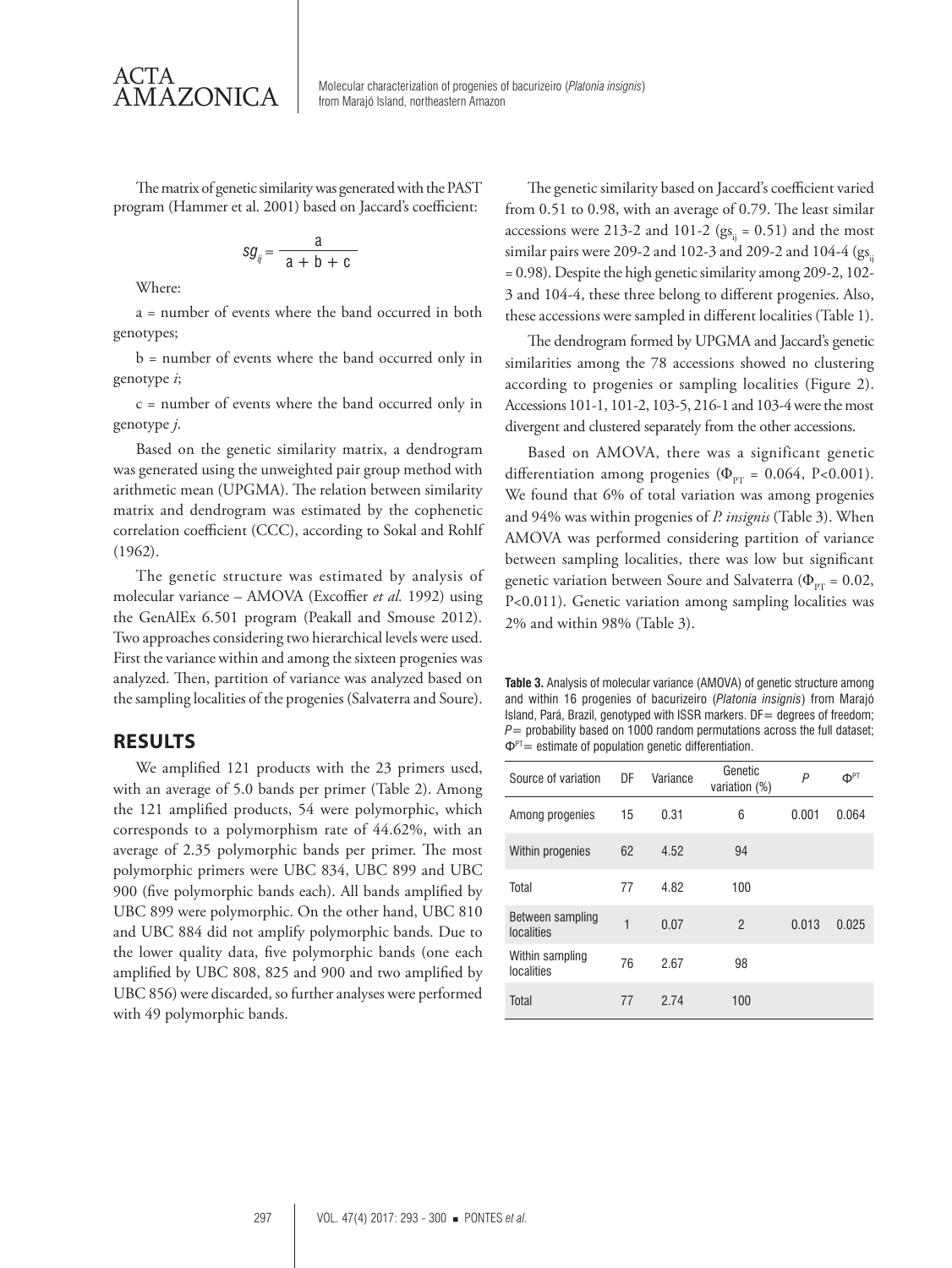

Molecular characterization of progenies of bacurizeiro (*Platonia insignis*) from Marajó Island, northeastern Amazon



**Figure 2.** Cluster analysis of 78 accessions of bacurizeiro (*Platonia insignis*) based on 49 ISSR markers. The dendrogram was generated using UPGMA based on the similarity coefficient of Jaccard. Cophenetic correlation coefficient  $= 0.80$ .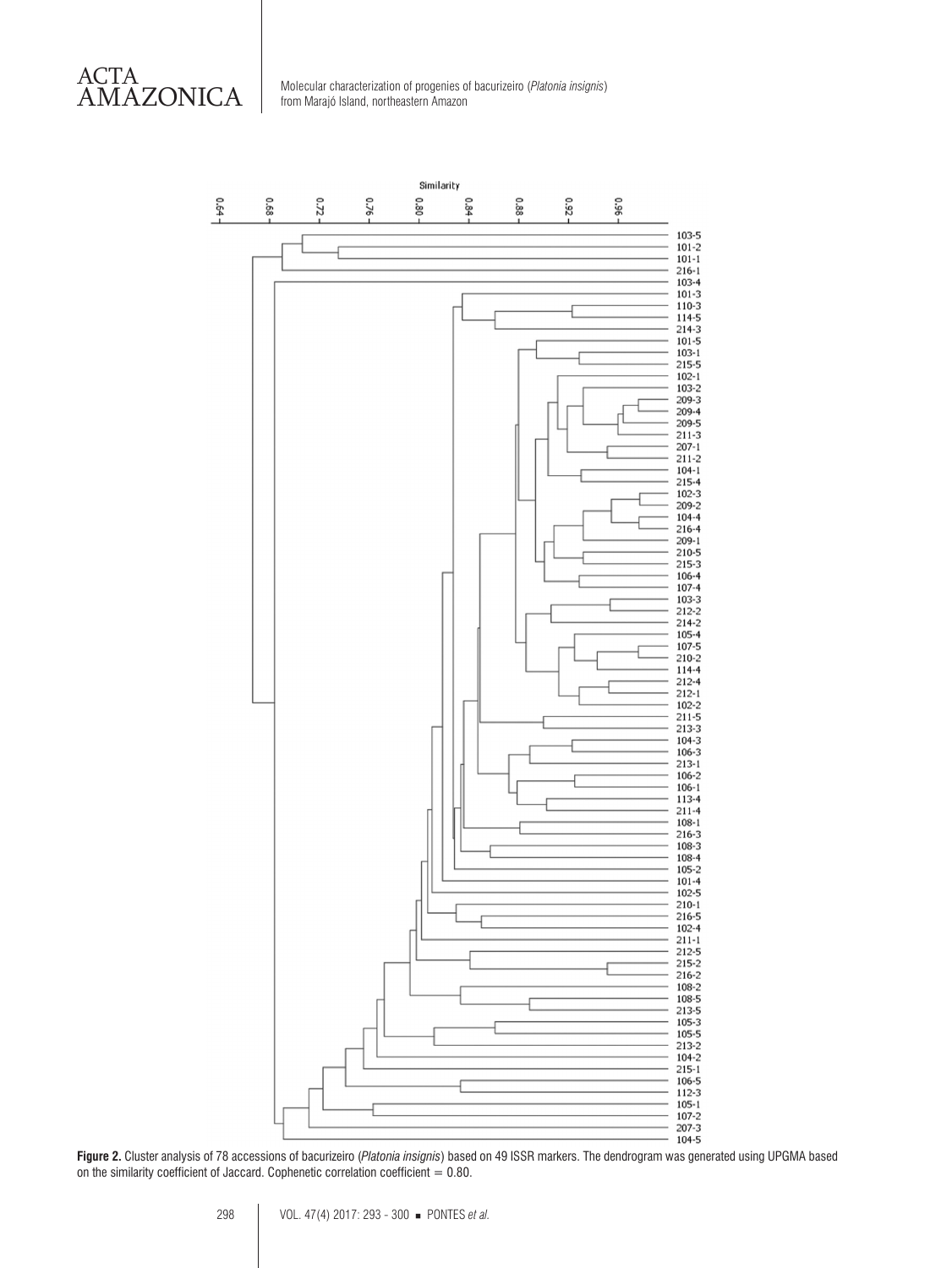

AMAZONICA Molecular characterization of progenies of bacurizeiro (*Platonia insignis*) from Marajó Island, northeastern Amazon

### **DISCUSSION**

Despite the strong potential of *P. insignis* for commercial fruit production, there are few studies about the genetic variation of this species, and fewer considering molecular aspects (Almeida *et al.* 2007; Souza *et al.* 2013). In this study, we characterized 78 accessions of *P. insignis* with ISSR markers, which employ universal primers and can be used to study species with no genomic information.

The mean genetic similarity among accessions could be considered high ( $\bar{x}$  = 0.79) compared to other studies of genetic diversity of Brazilian fruit species (Santana *et al.* 2011; Lorenzoni *et al.* 2014). Besides this, the percentage of polymorphic loci was 42%, even though a high number of ISSR primers were used (23). In a previous study to evaluate the genetic diversity of 28 accessions of *P. insignis* from the Pará germplasm bank, high similarity levels among some accessions were detected with RAPD markers (Almeida *et al.* 2007). Souza *et al.* (2013) analyzed 72 accessions of *P. insignis* from a germplasm collection formed by accessions from northeastern Brazil using 18 ISSR primers and obtained 221 polymorphic loci and mean genetic similarity of 0.52. Those authors analyzed samples from ten different localities in the states of Maranhão and Piauí, which may have contributed to the higher detection of genetic variation.

The analysis of molecular variance showed that the highest amount of genetic variation was contained within progenies or sampling localities (Table 3), which was expected for allogamous species and explained by the higher efforts to collect samples within places. However, the work of Souza *et al*. (2013) showed that higher variation can be obtained with samples in a wider geographical range, which can enrich genetic breeding programs. Perhaps the low genetic differentiation between sampling localities was an effect of the geographical proximity between Soure and Salvaterra, since higher values of genetic differentiation were detected by Souza *et al*. (2013). The effect of sampling of *P. insignis* in different localities was observed in morphological and chemical variation of fruits (Silva *et al.* 2009; Carvalho-Saraiva *et al.* 2014).

We observed high genetic similarity among accessions from different progenies and sampling localities. On the other hand, the least similar accessions were from different sampling localities, besides belonging to different progenies. This can be an effect of pollen dispersion from different origins, since these progenies are half-sib families. The clustering of accessions in the dendrogram was not associated with the progeny or sampling localities, which was reflected in the AMOVA analyses. Cophenetic correlation of the dendrogram with the similarity matrix was  $r = 0.88$ , which is high and confirms the reliability of the results. Considering genetic partition within and among sampling units, Souza et al. (2013) also

identified higher genetic variation within populations from Maranhão and Piauí (71.82%), but genetic differentiation among populations was higher (28.18%) than in this study. This might be an effect of collecting samples from more distant areas. Since *P. insignis* is an allogamous species with sporophytic self-incompatibility (Maués and Venturieri 1996) the higher portion of genetic variation within populations or progenies was expected. Again, the geographical proximity likely favoured a more frequent gene flow among trees of our two sampling localities.

## **CONCLUSIONS**

The genetic variation of *Platonia insignis* from two localities on the Marajó Island (Pará state, northeastern Amazon) was higher within than among progenies and sampling localities, which means that sampling efforts for germplasm enrichment should consider a higher sampling effort within localities. The low genetic differentiation between geographically close sampling places probably was a result of the allogamous behavior of *P. insignis* trees.

#### **ACKNOWLEDGEMENTS**

We thank the Brazilian Agricultural Research Corporation (Embrapa, project 02.11.02.001.00.03.001) for financial support and the National Council for Scientific and Technological Development (CNPq) for the research grant to the first author.

#### **REFERENCES**

- Almeida, H.J.S.; Costa, J.T.A.; Benbadis, A.K.; Innvecco, R.; Aloufa, M.A.I.; Carvalho, A.C.P.P. 2007. Aplicação de marcador molecular (RAPD) para estudos da diversidade genética em bacurizeiro. In: Lima M. da C. (Ed.). *Bacuri: Agrobiodiversidade*, Instituto Interamericano de Cooperação para a Agricultura, São Luís, Amazonas, p.157-170.
- Carvalho, J.E.U. 2007. Aspectos botânicos, origem e distribuição geográfica do bacurizeiro. In: Lima M. da C. (Ed.). *Bacuri: Agrobiodiversidade,* Instituto Interamericano de Cooperação para a Agricultura, São Luís, Amazonas, p.17-27.
- Carvalho, J.E.U. de; Alves, S.M.; Nascimento, W.M.O.; Müller, C.H. 2002. Características físicas e químicas de um tipo de bacuri (*Platonia insignis* Mart.) sem sementes. *Revista Brasileira de Fruticultura*, 24: 573-575.
- Carvalho, J.E.U. de; Nazaré, R.F.R.; Nascimento, W.M.O. 2003. Características físicas e físico-químicas de um tipo de bacuri (*Platonia insignis* Mart.) com rendimento industrial superior. *Revista Brasileira de Fruticultura*, 25: 326-328.
- Carvalho-Saraiva, R.V.; Correia-Albuquerque, P.M.; Girnos, E.C. 2014. Floral and vegetative morphometrics of three *Platonia insignis* Mart. (Clusiaceae) populations, a native tree from the Brazilian Amazon. *Plant Biosystems*, 148: 666-674.